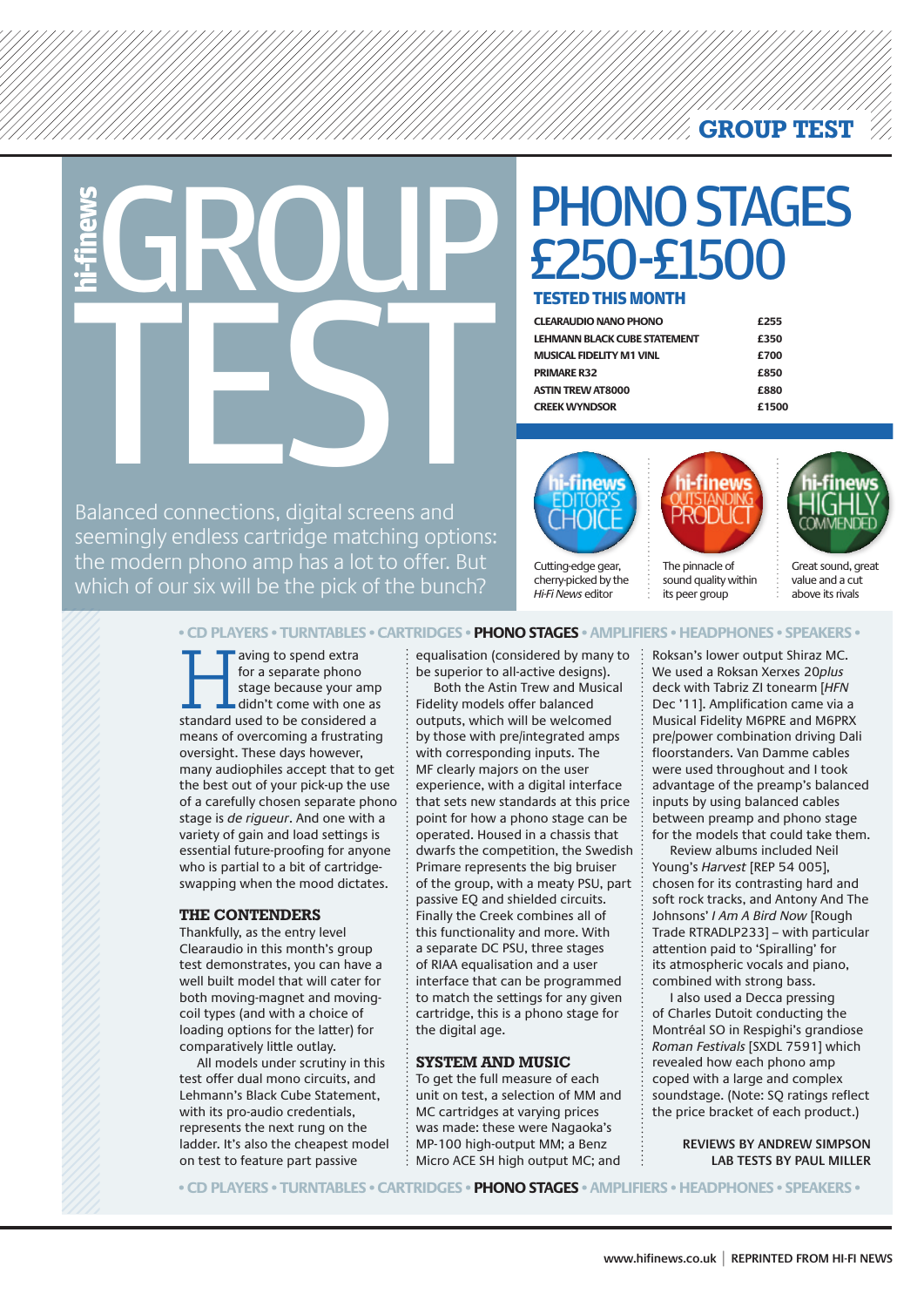#### **GROUP TEST**

MM/MC Phono preamp with switchable gain and loading Made by: Primare Systems, Sweden Supplied by: Karma-AV Telephone: 01423 358846 Web: www.primare.net; www.karma-av.co.uk



## Primare R32 *(£850)*



**Examplicated**<br> **Scandinavian design' is<br>
how Primare defines it:<br>
ethos and a quick glan<br>
at the R32's front panel tells you** Scandinavian design' is how Primare defines its ethos and a quick glance that this phono stage is truly living Primare's 'brand values'. Since it measures 430x95x380mm (whd) and weighs a substantial 8.5kg, you could be forgiven for thinking you've been sold a power amp in the wrong box. Of course much of this weight can be attributed to the R32's case, with its 8mm-thick front plate and solid feet. **'**

According to Primare this large chassis makes it easier to keep sensitive signal circuits away from the PSU in a bid to reduce noise. Also justifying the R32's weight is its R-core type transformer with separate windings for each channel. There are no capacitors in the signal path and a shield-plate inside the unit further isolates the signal circuits from the PSU.

For MC cartridges, the R32 offers seven load resistance settings between 10ohm-47kohm, with gain set at 62dB. For MM types, gain is factory set at 41.4dB [see Lab Report] and there's also a 5dB boost setting which is accessed from inside the casework. (Although given that the rest of the settings are on the back panel, and removing the top panel means undoing ten screws, this seems a bit of a design flaw. Why couldn't this setting be accessed via jumpers on the underside or the back panel?)

**space to breathe** Beginning with *Harvest*, I was immediately pulled into the album by the soundstage's depth which

the R32 lays out in front of you. Each instrument had plenty of space to breathe and none fought to dominate a song. Young's slide guitar was full of detail and I noticed its fading reverb far more through the Primare than the other phono amps, which gave it a natural edge.

The R32 has a mellow, unfazed personality which marries rhythm and emotion with a balanced sound that is easy to live with. 'Spiralling' flowed forth at an unforced pace, allowing the song the space to grow, and while the piano sounded laidback it gelled with the bass guitar in a way that none of the other phono stages had been able to capture.

The higher horns within the Respighi piece were deeper in the mix, and while the R32 might have lacked the last word in power compared to the MF, for example, it had just the right amount of attack to keep me engaged. Indeed, it was this inherently 'natural' and well-ordered perspective that won the day for the R32. Finally, more than with any other phono stage, the Primare's sound continued to improve with each cartridge upgrade. The R32 just gets better!

Sound Quality: 86% 0 - - - - - - - - 100



**above: No XLR outputs, although the Teflon-insulated RCA sockets are top quality. Loading is selected via two rotary dials, denoting dual mono internals**

**above: Thick full width front panel with cut-out logo displaying on/off looks classy. Chunky feet add to solid feel** 

#### **HI-FI NEWS LAB REPORT**

As befits this black slab, Primare's R32 is a rock-solid performer. Gain is bang-on specification at +41.4dB (MM) and +62dB (MC) but unlike some other stages with this 'industry standard' gain, the R32 offers greater headroom: +26.1dB (101mV) for MM and +25.4dB (9.3mV) for MC. The A-wtd S/N ratio is impressive too, amounting to 87.2dB re. 5mV and 67.6dB re. 500μV (or 91.9dB/71.6dB re. 0dBV) ensuring the R32 is very quiet, especially with MM pick-ups.

Full output is a preamp-busting 11.5V from a low ~90ohm source impedance which, unusually, drops lower still from 66ohm at 100Hz to 0.5ohm at 20Hz. Coupled with the R32's exceptionally flat and extended response [see Graph, below] that's a mere –0.3dB down at 2Hz, this almost guarantees a subjectively strong bass. However, this lack of subsonic filtering also warns against arm/cartridge combos with little damping at resonance, especially when coupled with reflex-loaded loudspeakers. Harmonic coloration is not an issue though, with THD uniformly below 0.004% at all frequencies. **PM**



**ABOVE: RIAA-corrected response (black) with low bass filter (dashed) plus distortion versus frequency (red, 20Hz-20kHz)**

| Input loading (MM/MC)                  | 10ohm-47kohm       |
|----------------------------------------|--------------------|
| Input sensitivity (MM/MC re. 0dBV)     | 8.55mV / 0.77mV    |
| Input overload (MM/MC)                 | 101mV / 9.3mV      |
| Maximum output (re. 1% THD)            | 11.5V              |
| A-wtd S/N ratio (re. 5mV/500µV in)     | 87.2dB / 67.6dB    |
| <b>Frequency response (20Hz-20kHz)</b> | +0.05dB to -0.00dB |
| Distortion (20Hz-20kHz, re. OdBV)      | $0.0010 - 0.0044%$ |
| <b>Power consumption</b>               | 6W                 |
| <b>Dimensions (WHD)</b>                | 430x95x380mm       |